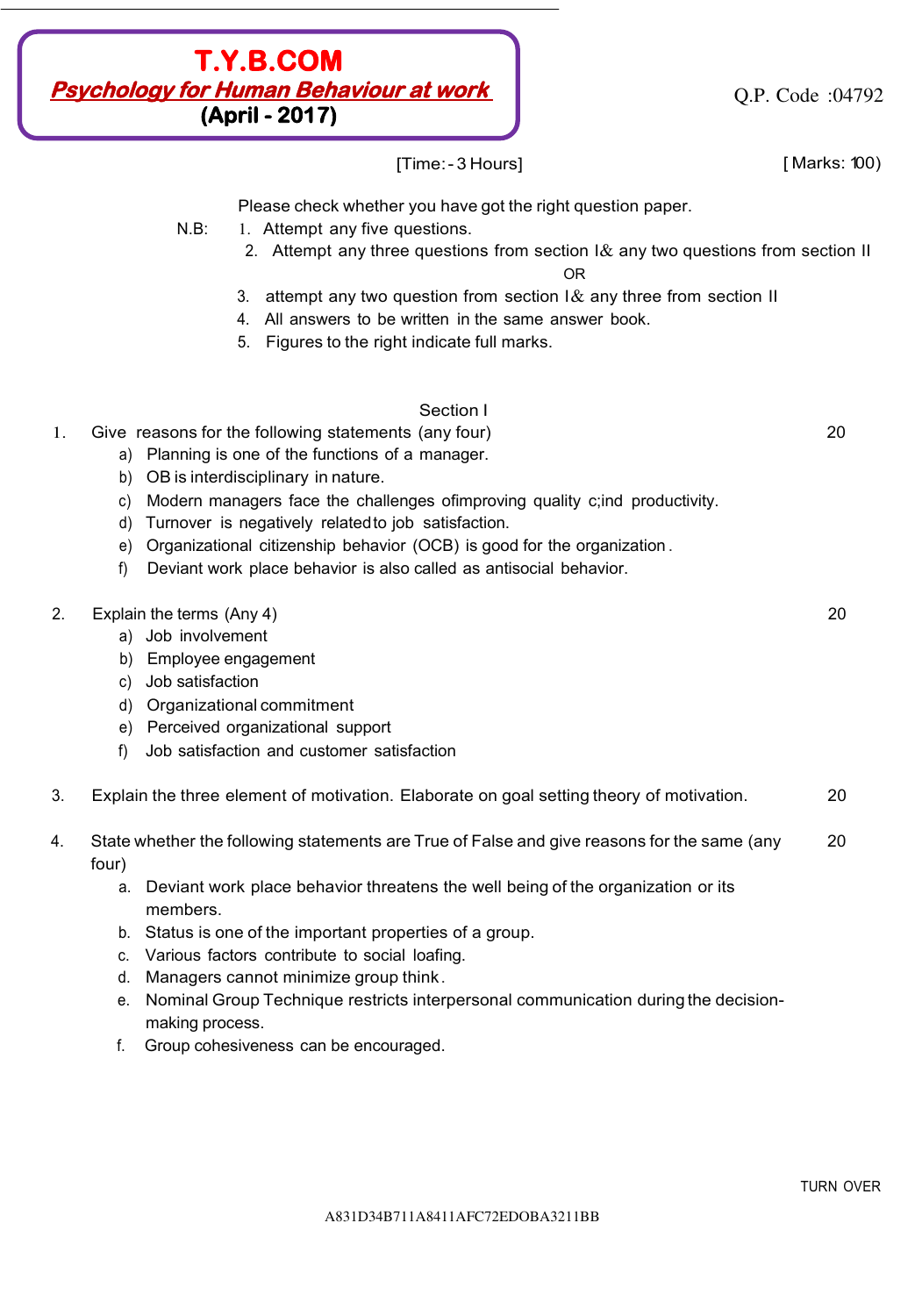|    |                                                                                                                                                                                                                                                                                                                                                                                                                                      | Q.P. Code: 04792 |
|----|--------------------------------------------------------------------------------------------------------------------------------------------------------------------------------------------------------------------------------------------------------------------------------------------------------------------------------------------------------------------------------------------------------------------------------------|------------------|
|    | $\overline{2}$                                                                                                                                                                                                                                                                                                                                                                                                                       |                  |
| 5. | Discuss different ways to develop a better working relationship.                                                                                                                                                                                                                                                                                                                                                                     | 20               |
|    | <b>Section II</b>                                                                                                                                                                                                                                                                                                                                                                                                                    |                  |
| 6. | Write short notes (any 4)<br><b>Communication Process</b><br>a.<br>Nonverbal communication<br>b.                                                                                                                                                                                                                                                                                                                                     | 20 <sup>°</sup>  |
|    | Formal small group networks.<br>c.<br>Social networking and video conferencing<br>d.<br>Emotions and language as barriers to effective communication<br>e.<br>Limitations of E-mail<br>f.                                                                                                                                                                                                                                            |                  |
| 7. | Define leadership. Explain behavioral theories of leadership.                                                                                                                                                                                                                                                                                                                                                                        | 20               |
| 8. | Explain the following statements (Any four)<br>a. Formal power is based on individual's position in an organization.<br>b. Scarcity of resources increases dependency.<br>People use different power tactics to increase power.<br>c.<br>Politics is an unavoidable part of organizational life.<br>d.<br>Personality traits are related to political behavior<br>e.<br>People use different impression management techniques.<br>f. | 20               |
| 9. | Explain the term (Any four)<br>a. Conflict<br>Traditional view of conflict<br>b.<br>Intention stage of conflict<br>c.<br>d. Conflict resolution strategies<br>e. Negotiation process<br>f. Third party negotiation                                                                                                                                                                                                                   | 20               |
| 10 | Define stress. Explain the symptoms and sources of stress.                                                                                                                                                                                                                                                                                                                                                                           | $20\,$           |
|    |                                                                                                                                                                                                                                                                                                                                                                                                                                      |                  |
|    | A831D34B711A8411AFC72ED0BA3211BB                                                                                                                                                                                                                                                                                                                                                                                                     | <b>TURN OVER</b> |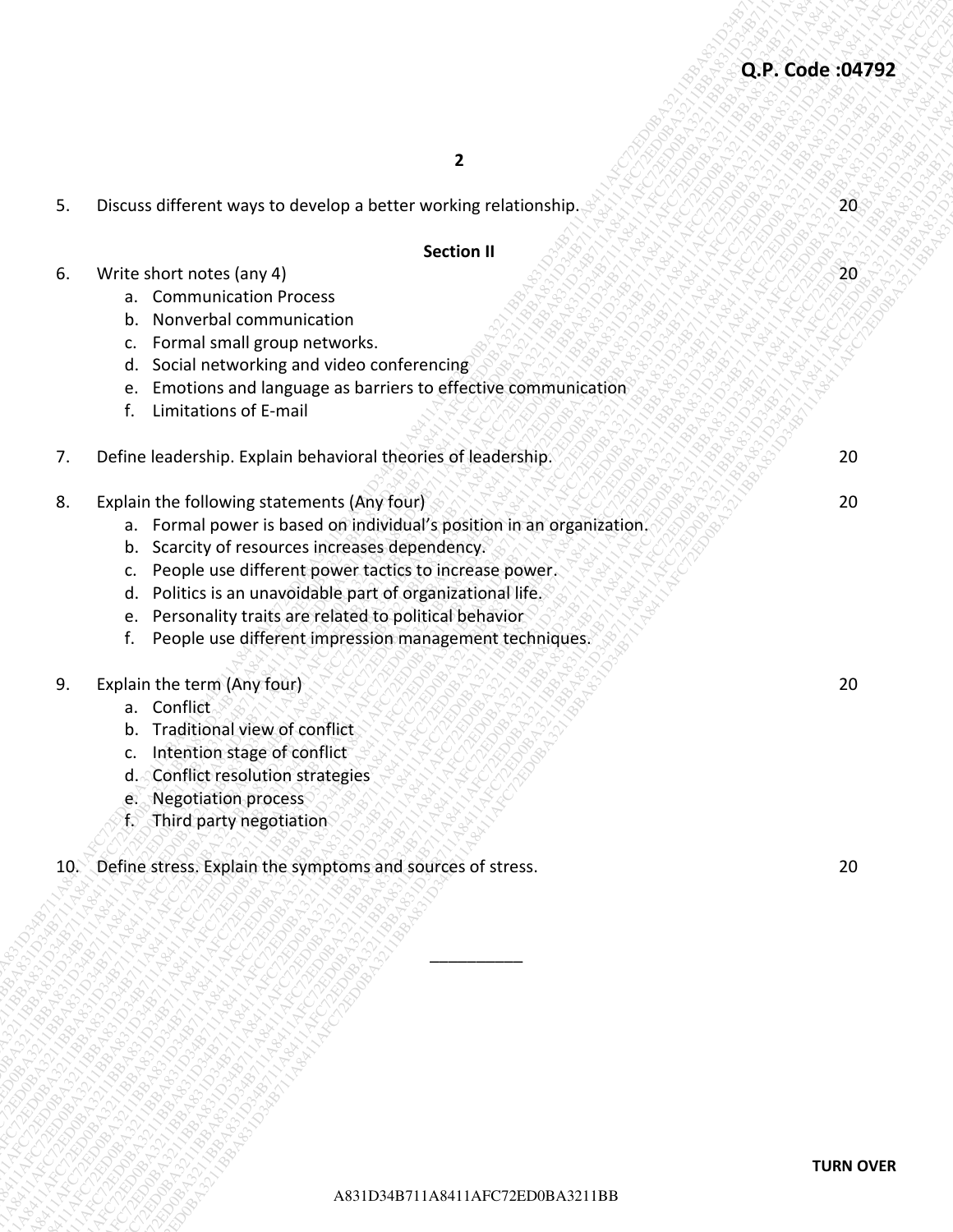$\overline{\mathbf{3}}$ 

# (मराठी अनुवाद) (वेळ – ३ तास)

कोणतेही पाच प्रश्न सोडवाई सूचनाः १.

> पहिल्या विभागातून कोणतेही तीन व दुसऱ्या विभागातून कोणतेही दोन प्रश्न सोडवा.  $\overline{\mathcal{E}}$ .

> > किंवा

- पहिल्या विभागातून कोणतेही दोन व दुसऱ्या विभागातून कोणतेही तीन प्रश्न सोडवा.
- सर्व उत्तरे एकाच उत्तर पत्रिकेत लिहा. ३.
- उजवीकडील अंक पूर्ण गुण दर्शवितात.  $\chi^{\cdot}$
- खालील विधाने स्पष्ट करा (कोणतीही चार) १.
	- नियोजन हे व्यवस्थापकाच्या कार्यांमधील एक कार्य आहे. १.
	- संघटन वर्तन हे आतंरशास्त्रीयाचे स्वरुपाचे आहे.  $\overline{R}$ .
	- आधुनिक व्यवस्थापकांना गुणवत्ता आणि उत्पादकता सुधारण्याच्या आव्हानाला तोंड द्यावे लागते. ₹.
	- कर्मचारी गळती हे कार्य समाधानाशी नकारात्मकरित्या संबंधीत आहे. X.
	- संघटनात्मक नागरिकत्व वर्तन (OCB) संघटनेसाठी चागल असत. ५.
	- कार्याच्या जागेतील मार्गभ्रष्ट वर्तनाला समाजाविरूध्द वर्तन असे सुध्दा म्हणतात.  $\epsilon$ .

#### संज्ञा स्पष्ट करा (कोणतेही चार) २.

- कार्य गूतंवणूक 8.
- कर्मचारी गूतंवणूक २.
- कार्य समाधान ₹.
- संघटनात्मक बांधिलकी X.
- संवेदित संघटीय आधार ي پا
- कार्य समाधान व ग्रहक समाधान उद्दीष्ट ६∜
- प्रेरणेची तीन घटक स्पष्ट करा. प्रेरणेचे उद्दीष्ट स्थापन सिध्दांत स्पष्ट करा. ૩∀
- खालील विधाने बरोबर कि चूक ते सांगून त्यांची कारणे दया (कोणतीही चार) X,
	- कार्याच्या जागेतील मार्गभ्रष्ट वर्तन हे संघटना व संघटनेच्या सदस्यानसाठी धोका निर्माण करु शकते. १२
	- समूहात दर्जा हे एक म्हत्वाचे गुणधर्म आहे. રે
	- समाजिक रिकामडेकडेपणासाठी विविध घटकांचे योग्यदान असते. ₹ಿ
	- व्यवस्थापक सामूह विचार कमी करु शकत नाही.  $8^\circ$
	- विद्युत सभा तंत्र आंतरवैयक्तिक संप्रेषणेत अडथळे आणते.  $\mathbf{A}$
	- समूह संलग्रता प्रोत्साहित केली जाऊ शकते દૈરું

गुण : १००

 $90$ 

 $20$ 

२०

२०